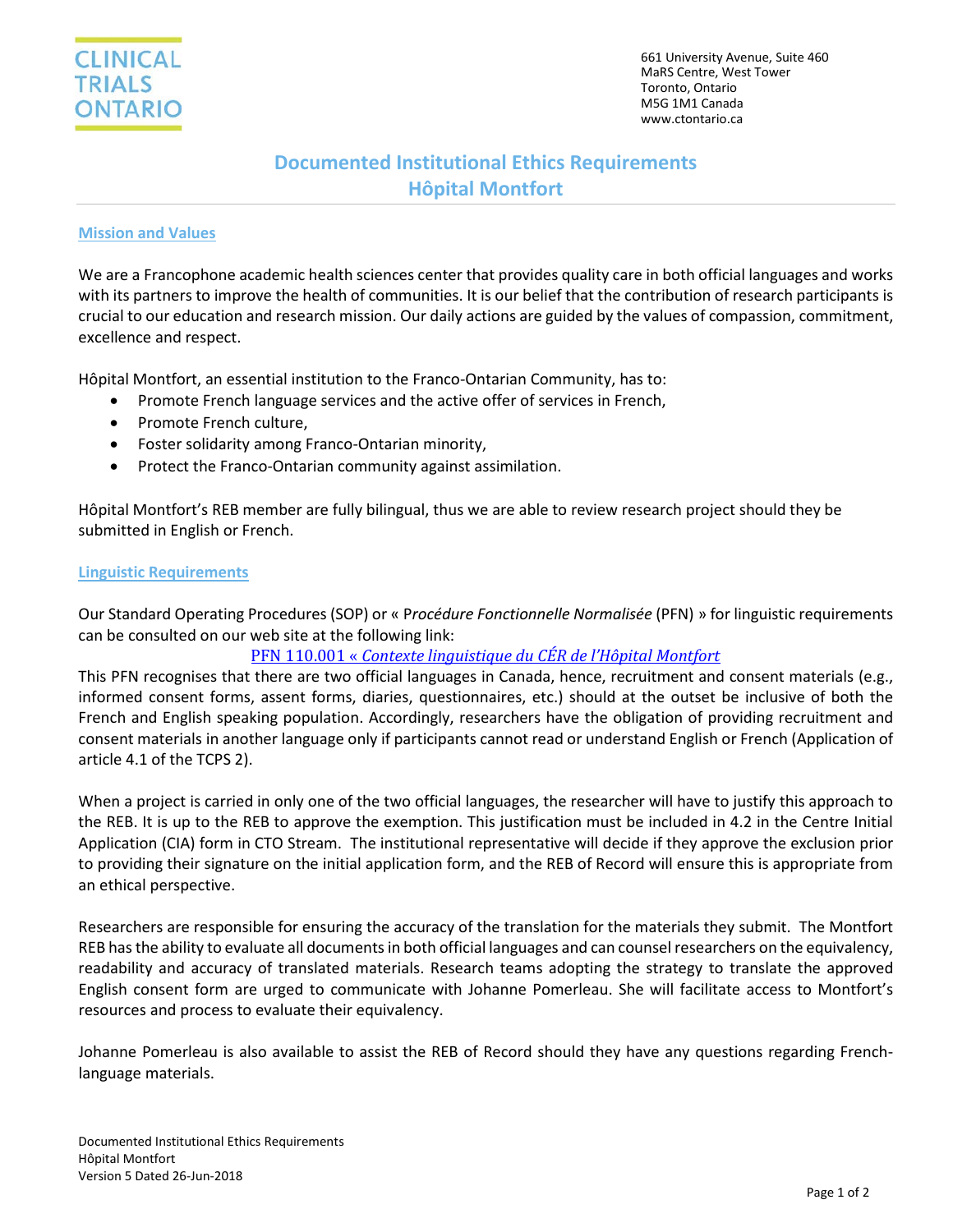# **CLINICAL TRIALS ONTARIO**

661 University Avenue, Suite 460 MaRS Centre, West Tower Toronto, Ontario M5G 1M1 Canada www.ctontario.ca

Please note since PFNs are not translated in English, our Research Ethics Office staff is available to support researchers and answer questions regarding our policies. We accept submission in both official languages.

# **Informed Consent Form Requirements**

At Hôpital Montfort the patient's clinical documentation as well as laboratory findings and imaging results are available only within the electronic chart and more modules will be added progressively. Hence, patient's clinical records are still hybrid (paper and electronic). Montfort adopted a separate process to identify patients who participate in research projects. Thus from a risk management perspective, this ensuresthat clinical staff is informed, in a timely manner, that a patient under their care is also a research participant. The information is available on a specific screen in the patient electronic file thus accessible by all healthcare professionals. Therefore, the following paragraph should be inserted in the **risk section** of the consent form for drug trials, medical devices, natural health products or food only when patients are involved and it is optional for observational study:

# Addition to the main consent form

The title of the study as well as the name of the principal investigator will be added to your electronic health record in order to ensure that hospital staff from various departments involved in your care can factor in your participation in the study. Accordingly, you understand that this information will be available to all persons who have access to your health record.

#### Addition to the genetic consent

No genetic information collected during the study will be transmitted to the clinical team or added to your health record without your permission.

Resources in French such as templates are available on our Web site: [Template for recruitment poster](https://hopitalmontfort.com/en/recruitment-tools)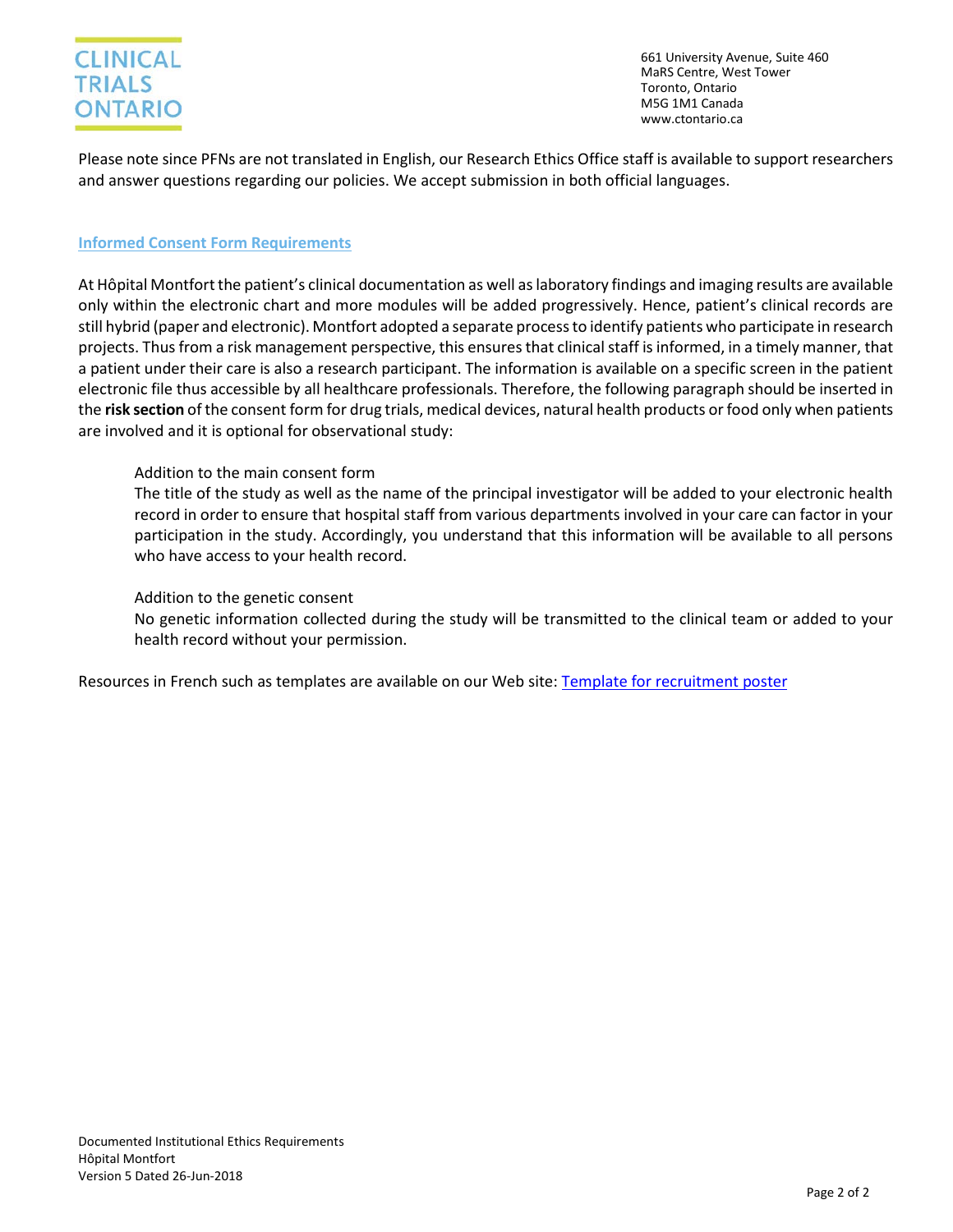

661 University Avenue, Suite 460 MaRS Centre, West Tower Toronto, Ontario M5G 1M1 Canada www.ctontario.ca

# **SRERS Administration Hôpital Montfort**

# **Linguistic Requirements**

The following elements will be evaluated by Hôpital Montfort:

- The equivalency all documents in both official languages will be compared when a project is recruiting both Anglophone and Francophone participants. Please note that all documents have to have been reviewed and approved by Hôpital Montfort before the recruitment can start with its clientele (even if the REB of Record has already provided ethics approval for the materials).
- Francophone participant can have their questions about the research project answered in French. Hence, documentation given to participants should provide a contact number of a member of the research team that will be able to answer them in French.

Those requirements are consistent with our linguistic policy.

#### **Access to clinical and medical Records**

Patient records at Montfort are a combination of paper and electronic formats. Also care providers at Hôpital Montfort can document their observation in either official languages. Therefore, it is very likely that a patient charts will have notes in both French and English. For retrospective study it is recommended to have a feasibility study done as it will inform the team about the format in which the data will be available (electronic, scanned or paper) and when. The following link will give you the service fee for extracting information:

• [information sheet for Health data and information service fee structure](https://hopitalmontfort.com/en/access-information-and-privacy-protection)

# **Contractual requirement**

The research project will start the recruitment activities after the contractual agreement for the Clinical Trial has been signed by the authorized signing Officer on behalf of Hôpital Montfort.

#### **Reminder: Institutional Research Administration Requirements**

The CTO Streamlined System provides a streamlined approach to research ethics review. Each participating site must ensure that all necessary institutional authorizations and contracts/agreements are in place prior to beginning the research.

#### **CTO Stream**

#### **Collaborators:**

The following collaborators must be given a role on all Provincial Initial Application (PIA) forms and Centre Initial Application (CIA) forms.

SRERS Administration Hôpital Montfort Version 7 Dated June 26, 2020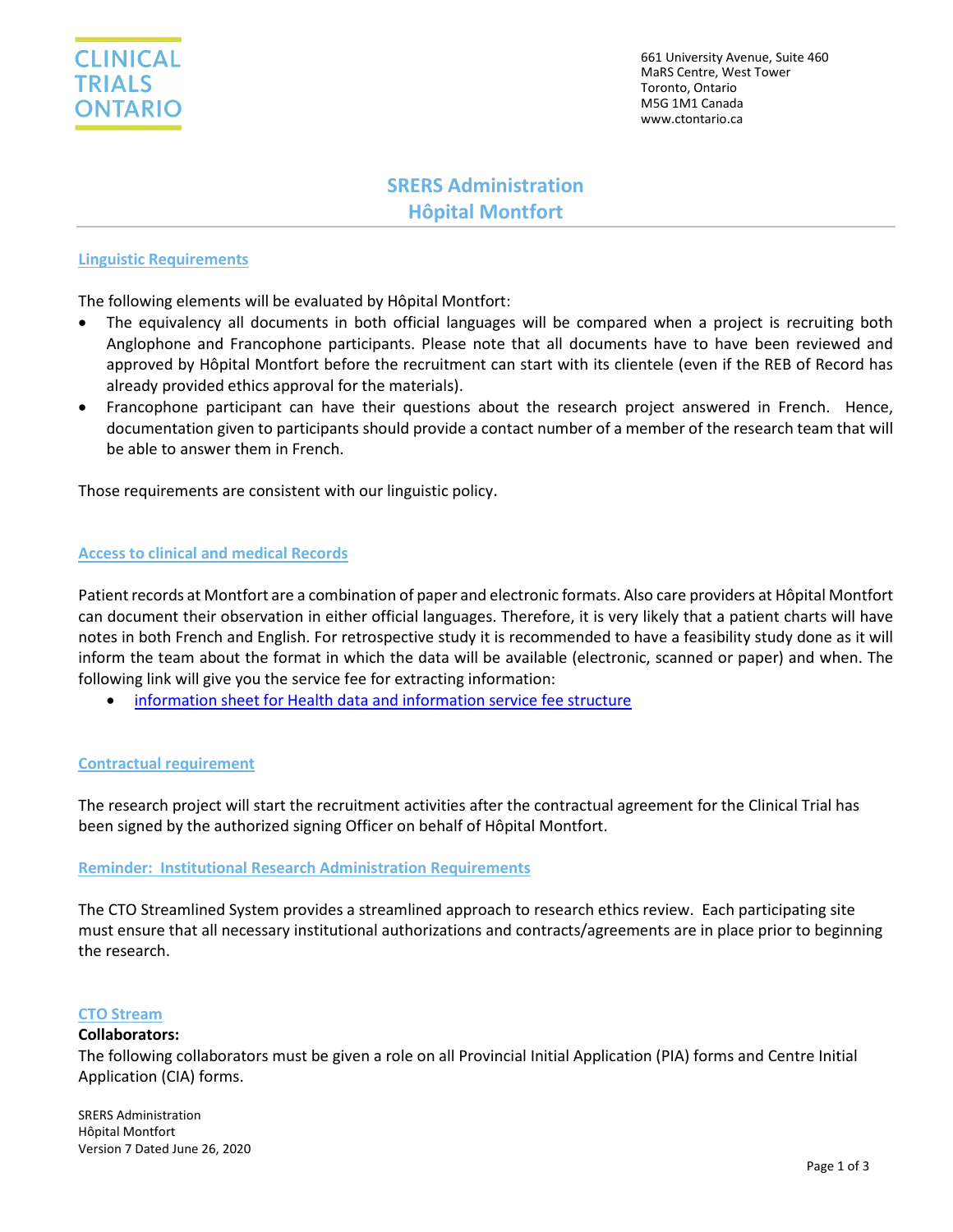

661 University Avenue, Suite 460 MaRS Centre, West Tower Toronto, Ontario M5G 1M1 Canada www.ctontario.ca

| Email: | williamhogg@montfort.on.ca   |
|--------|------------------------------|
| Role:  | Institutional Representative |

Email: [jpomerleau@montfort.on.ca](mailto:jpomerleau@montfort.on.ca) Role: Institutional Representative

This access is automatically granted when the Centre Initial Application is created. **When Hôpital Montfort is the Provincial Applicant site the research team should immediately create the CIA for Hôpital Montfort (right after creating the PIA)**. This will ensure that access is automatically granted as required above, otherwise the research team will need to manually add these roles to the PIA prior to submission.

# **Institution Representative in application forms**

The Primary Institution Representative must be indicated as follows in the applications within CTO Stream:

| Title:                | Dr.                                                                                     |
|-----------------------|-----------------------------------------------------------------------------------------|
| First Name:           | William                                                                                 |
| Surname:              | Hogg                                                                                    |
|                       | Organisation: Institut de recherche de l'Hôpital Montfort, Institut du savoir Montfort, |
| Address:              | 202-745A Montreal Road                                                                  |
| City:                 | Ottawa                                                                                  |
| Province/State: ON    |                                                                                         |
| Postcode/ZIP: K1K 0T1 |                                                                                         |
|                       | Telephone: (613) 746-4621 ext. 6023                                                     |
| Fax:                  | $(613)$ 288-1337                                                                        |
| Email:                | williamhogg@montfort.on.ca                                                              |

The Secondary Institution Representative must be indicated as follows in the applications within CTO Stream:

| Title:             | Mrs.                             |
|--------------------|----------------------------------|
| First Name:        | Johanne                          |
| Surname:           | Pomerleau                        |
| Organization:      | Hôpital Montfort                 |
| Address:           | 745-A ch. Montréal Rd, suite 102 |
| City:              | Ottawa                           |
| Province/State: ON |                                  |
| Postcode/Zip:      | K1K 0T1                          |
| Telephone:         | (613) 746-4621 ext. 2221         |
| Fax:               | (613) 746-4111                   |
| Email:             | jpomerleau@montfort.on.ca        |

# **Requesting Institutional Representative signature**

The research team must first send an email (outside of CTO Stream) to Mrs. Johanne Pomerleau [\(jpomerleau@montfort.on.ca\)](mailto:jpomerleau@montfort.on.ca), who will review the application for aspects related to institutional authorization (such

SRERS Administration Hôpital Montfort Version 7 Dated June 26, 2020